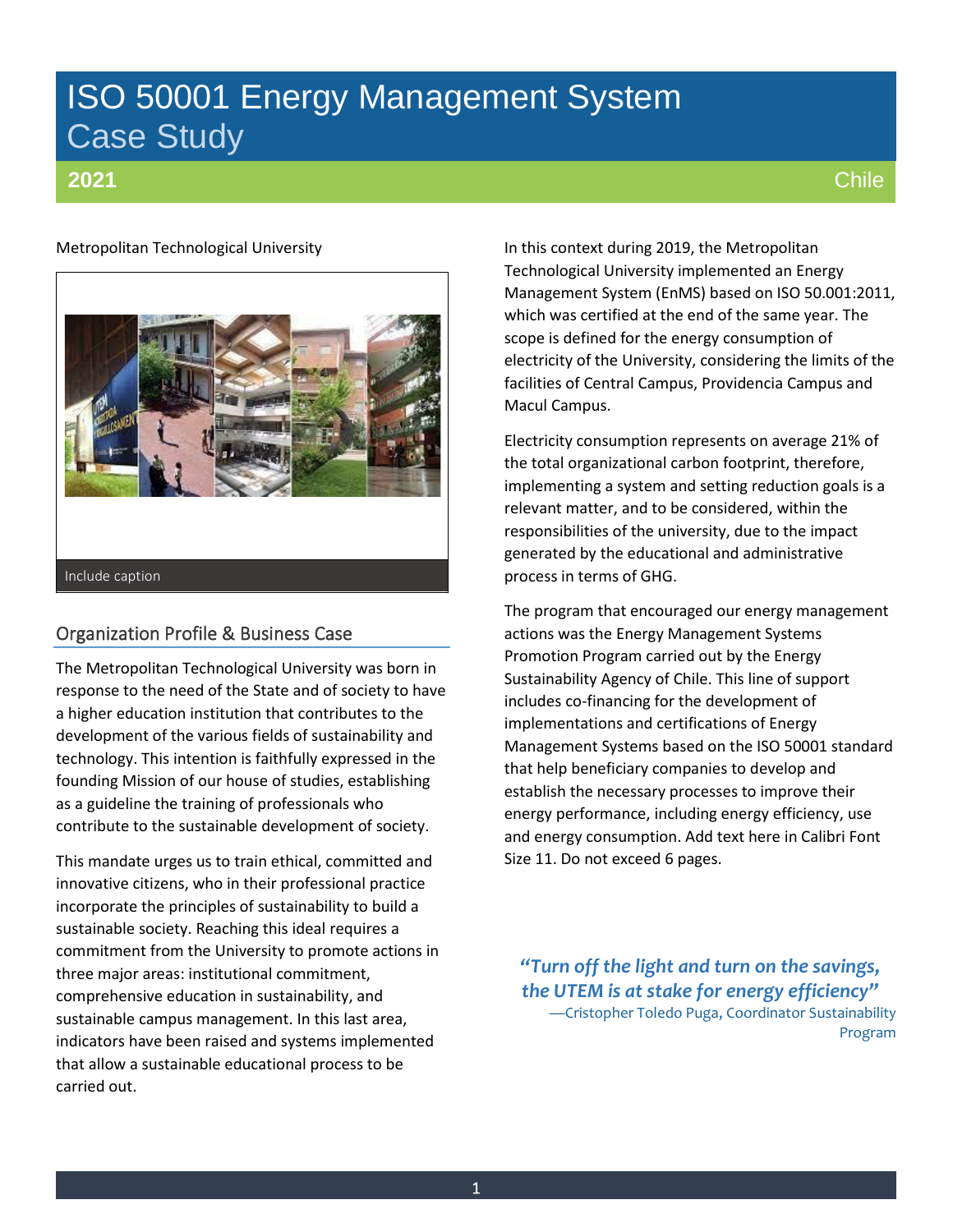### Business Benefits

At the end of 2018, the Metropolitan Technological University began the implementation of an Energy Management System (EnMS) at the Institutional level under the ISO 50.001 standard. During the initial implementation and certification of the system, the UTEM was advised by an external company, who worked together with the UTEM Sustainability Program and the most relevant areas in terms of significant energy use in the implementation of the system.

After carrying out an analysis of the electricity consumption of the different years and the energy diagnosis that the university had, it was concluded that the year 2017 was the most appropriate to be considered as a base year, since it was a normal year in operational terms.

The implementation of the EnMS began in 2019, for this year it was possible to establish an improvement in electricity consumption at the institutional level of 9%, which is equivalent to a saving of 713 total GJ, 17.495 USD (considering that less than 25% of the total cost was due to operational savings) and 80 tons of CO2e. Among the projects that contributed the most to these reductions are the technological replacement of LED lighting (previously fluorescent lighting) in the following facilities: gymnasium and electronics laboratory, both on the Macul Campus, and the remodeling of the bathrooms on the Providencia Campus.

For the year 2020, the EnMS continued in operation, however, the health crisis forced all officials and students to change the operation of the university, going from a face-to-face modality to a virtual one. Although, this modality brought with it an improvement in electricity consumption at the institutional level which reached 42%, equivalent to 2.595 GJ, \$USD 62.925 (considering that between 50-75% of the total cost was due to operational savings) and 289 tons of CO2e, this is mainly due to the fact that the facilities were not operational. During this year, we continued to monitor energy consumption and carry out training and

| <b>Case Study Snapshot</b>                                                |                         |  |
|---------------------------------------------------------------------------|-------------------------|--|
| <b>Industry</b>                                                           | Education               |  |
| <b>Product/Service</b>                                                    | Service                 |  |
| Location                                                                  | Santiago, Chile         |  |
| <b>Energy management system</b>                                           | ISO 50001               |  |
| <b>Energy performance</b><br>improvement period, in years                 | $\mathfrak{p}$          |  |
| <b>Energy Performance</b><br>Improvement (%)<br>over improvement period   | 9% (2019)<br>42% (2020) |  |
| Total energy cost savings<br>over improvement period                      | <b>\$USD 80.420</b>     |  |
| <b>Cost to implement EnMS</b>                                             | <b>\$USD 16.914</b>     |  |
| <b>Total Energy Savings</b><br>over improvement period                    | 3.279 (GJ)              |  |
| Total CO <sub>2</sub> -e emission<br>reduction<br>over improvement period | 369 tons                |  |

awareness activities for the community associated with the SGE.

Regarding the implementation costs of the EnMS, we estimate that these amount to approximately \$USD 16.914, which is broken down into internal staff time (leader of the EnMS), to develop and implement the EnMS, equivalent to an annual half-working day, which equates to approximately \$USD 7.752. Internal staff time to prepare for the external audit, equivalent to 1.292 USD. Costs associated with hiring an external audit for \$USD 2.333 and external technical advice for \$USD 5.537.

# Plan

The UTEM (by its acronym in Spanish) maintains a permanent commitment to sustainability, establishing the objective through the Sustainability Program to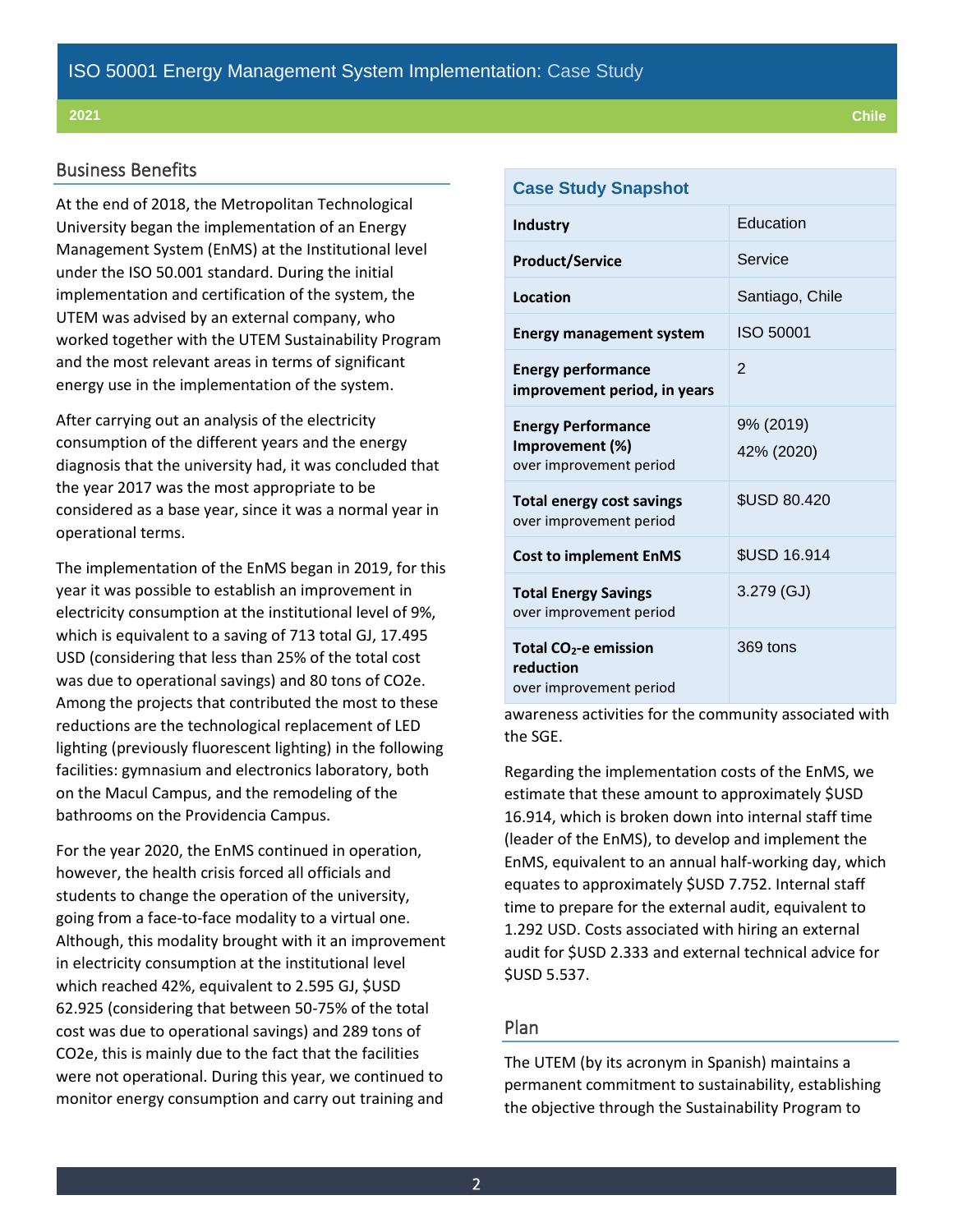generate the UTEM Sustainability Development Plan in matters of Campus operation. Based on this commitment, the UTEM Sustainability Program takes the initiative to implement an EnMS at the institutional level, in order to improve its energy performance. This initiative was presented to the Rectory, who promised to support the implementation of this system and assigned the responsibilities to those who would later make up the management team of the EnMS.

Prior to the implementation of the EnMS, the UTEM developed an energy diagnosis through a title work, this work, among other things, allowed to establish the significant uses of energy at the institutional level and thus establish that electricity consumption would be on which I would focus the SGE later.

At the time of establishing the objectives of the EnMS, an analysis was carried out of the projects that were already being executed in the institution and which of these contributed to the objectives established for the EnMS. The foregoing, in order to focus efforts and resources on the actions that were already being implemented, this strategy allowed adding activities to the EnMS plan on issues of technological spare parts, training and awareness.

The energy review is in charge of the EnMS Leader, who is in charge of carrying out the energy review at the institutional level, this review includes updating the significant uses and the record of electricity consumption at the institutional level, with this information it is monitored and established actions that improve energy performance.

The EnMS is implemented for the 3 main campuses that the university has. To carry out the actions that need to be implemented, the management team incorporates the supervisors of each of these campuses, who are in charge of supporting the implementation of the activities in their operations. In addition, the team is made up of cross-campus areas, these are: Directorate of Administration, Department of Works and General Services, Training Unit and Procurement Unit.

The Senior Management of the EnMS was assigned to the Directorate of Administration by the Rectory. This direction was chosen because the largest number of activities related to university campus operations are concentrated here. Likewise, the financial resources for the implementation and maintenance of the EnMS are concentrated in the budget of the Sustainability Program.

# *"The EnMS allowed us to identify the potential that the university had in energy efficiency and to reinforce our commitment to sustainability"*

— Cristopher Toledo Puga, Coordinator Sustainability Program

## Do, Check, Act

The implementation process was led by the UTEM Sustainability Program, who were technically advised by an external company that supported throughout this period until obtaining the EnMS certification. With the initial support of the Rectory, the units and departments that would make up the energy management team were identified and established, considering those areas that are transversal to all the campuses and the representatives of each one of them. For this team, specific training was applied on the procedures and operational controls that would begin to be applied in the institution. During this training period, feedback was also generated on the implementation of the EnMS and the action plan.

The senior management of the EnMS is also the head of all the units that make up the management team, therefore, they provided all the facilities and resources to incorporate the new responsibilities in the personnel that make up the management team.

The activities implemented in the action plan are broken down into three main areas: a) training and awareness, where training was focused on cleaning,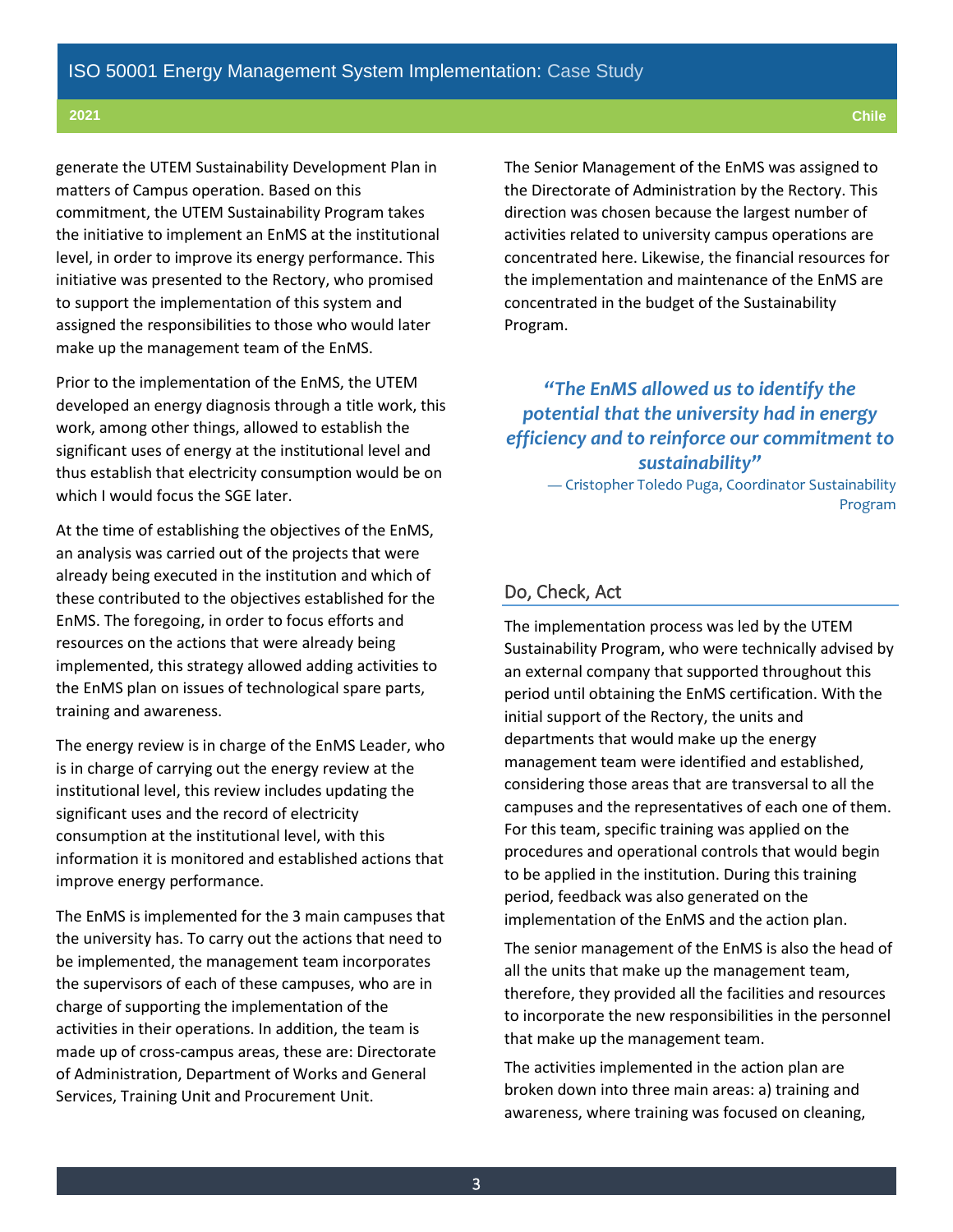porter and maintenance personnel of the university. Likewise, awareness campaigns were carried out focused on the entire university community, these are: students, officials and academics; b) application and dissemination of operational controls, these were disseminated through mass emails to the entire community and then their effectiveness was verified through a visit to the facilities, performing a sampling of the operational controls applied, where it was determined that these are being applied; c) technological replacement of fluorescent lighting by LED lighting, in different campus facilities.

To determine if the energy performance had improved, the most relevant indicators were analyzed for the delivery of the educational process, for this the variables used for the development of the Baseline are used as the first reference approximation, such as the occupancy rate or variables environmental, which can be used to update and / or add energy performance indicators when said variables have a relationship with energy consumption.

The baseline is a quantitative reference that provides the basis for comparison of energy performance, which is determined for the year 2017, which is considered as a dependent variable. With the baseline, results of the declared energy objectives can be seen, as well as the results of dissemination campaigns or training.

For the construction of the electrical baseline, the statistical tools of Excel will be used to find correlations and, if they exist, obtain a regression with a mathematical model. In the absence of a representative model, the actual information from the previous period of electricity billing will be used as a baseline.

The independent variables used for the preparation of the Baseline Lines are detailed as follows:

- Average ambient air temperature
- Heating and cooling degree days (HDD and CDD)
- Occupancy rate: The occupancy rate will be calculated as the weighted occupation of students and

officials with academics (people), based on the number of days that each group performs activities.

With the regression obtained from the dependent variable (2017 baseline consumption) and the independent variables (mean temperature, mean ambient air temperature, HDD, CDD and occupancy), a consumption is estimated for the current period which is compared with the real consumption for the same period.

The results obtained by campus for the years 2019 and 2020 are shown below.

| Campus                                               | <b>Estimated</b><br><b>Consumption 2019</b><br>(baseline 2017) (GJ) | <b>Consuption</b><br>in 2019 (GJ)                   | <b>Estimated</b><br><b>Consumption 2020</b><br>(baseline 2017) (GJ) |                                                     | <b>Consuption in</b><br>2020 (GJ) |  |
|------------------------------------------------------|---------------------------------------------------------------------|-----------------------------------------------------|---------------------------------------------------------------------|-----------------------------------------------------|-----------------------------------|--|
| Central                                              | 3.471                                                               | 3.259                                               | 3.002                                                               |                                                     | 1.418                             |  |
| Providencia                                          | 789                                                                 | 756                                                 | 495                                                                 |                                                     | 306                               |  |
| <b>Macul</b>                                         | 2.968                                                               | 2.500                                               | 2.186                                                               |                                                     |                                   |  |
|                                                      |                                                                     |                                                     |                                                                     |                                                     |                                   |  |
| Campus                                               |                                                                     | Energy<br>Performance<br>Improvement<br>in 2019 (%) |                                                                     | Energy<br>Performance<br>Improvement<br>in 2020 (%) |                                   |  |
| <b>Central</b>                                       |                                                                     |                                                     | 6                                                                   |                                                     | 53                                |  |
| Providencia                                          |                                                                     |                                                     | 4                                                                   |                                                     | 38                                |  |
| Macul                                                |                                                                     | 16                                                  |                                                                     | 36                                                  |                                   |  |
| <b>Average Energy Performance</b><br>Improvement (%) |                                                                     | 9                                                   |                                                                     | 42                                                  |                                   |  |

The operational controls have been disseminated through informative emails to the entire university community, an example is shown below: